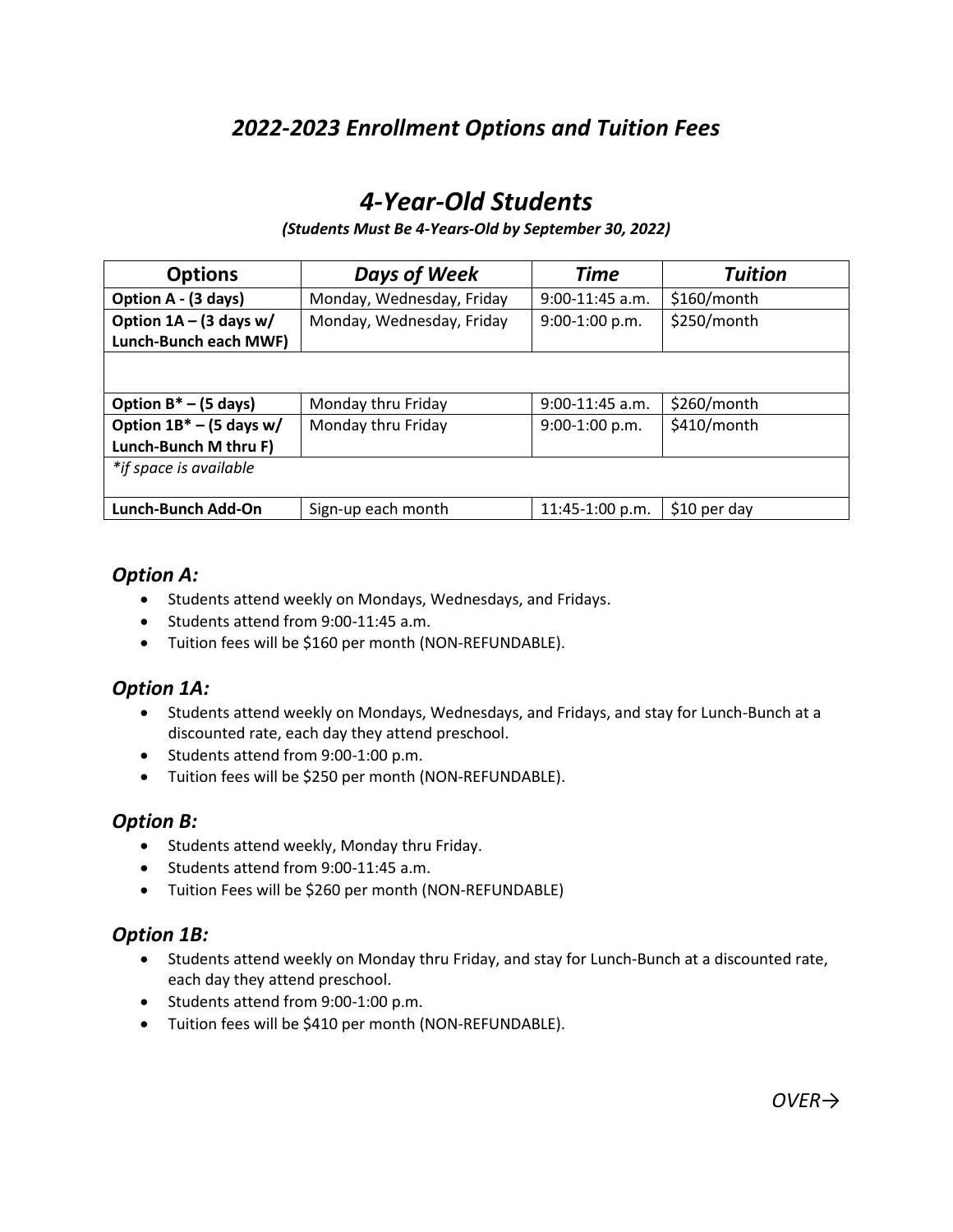## *Lunch-Bunch Add-On:*

- Each month, pick the number of days and which days you would like your child to participate (monthly forms will be provided).
- Students will attend from 9:00-1:00 p.m.
- Students bring a packed lunch from home.
- After lunch, students will have the opportunity for enrichment activities and extended play time:
	- o Monday Enrichment Around the World (multi-cultural focus)
	- o Tuesday Enrichment Literacy Fun
	- o Wednesday Enrichment Science Shenanigans
	- o Thursday Enrichment Art Lovers
	- o Friday Enrichment Math Monsters
- Lunch-Bunch days need to be chosen at the beginning of each month and paid for with that month's tuition.
- Lunch-Bunch fees will be an additional \$10 per day.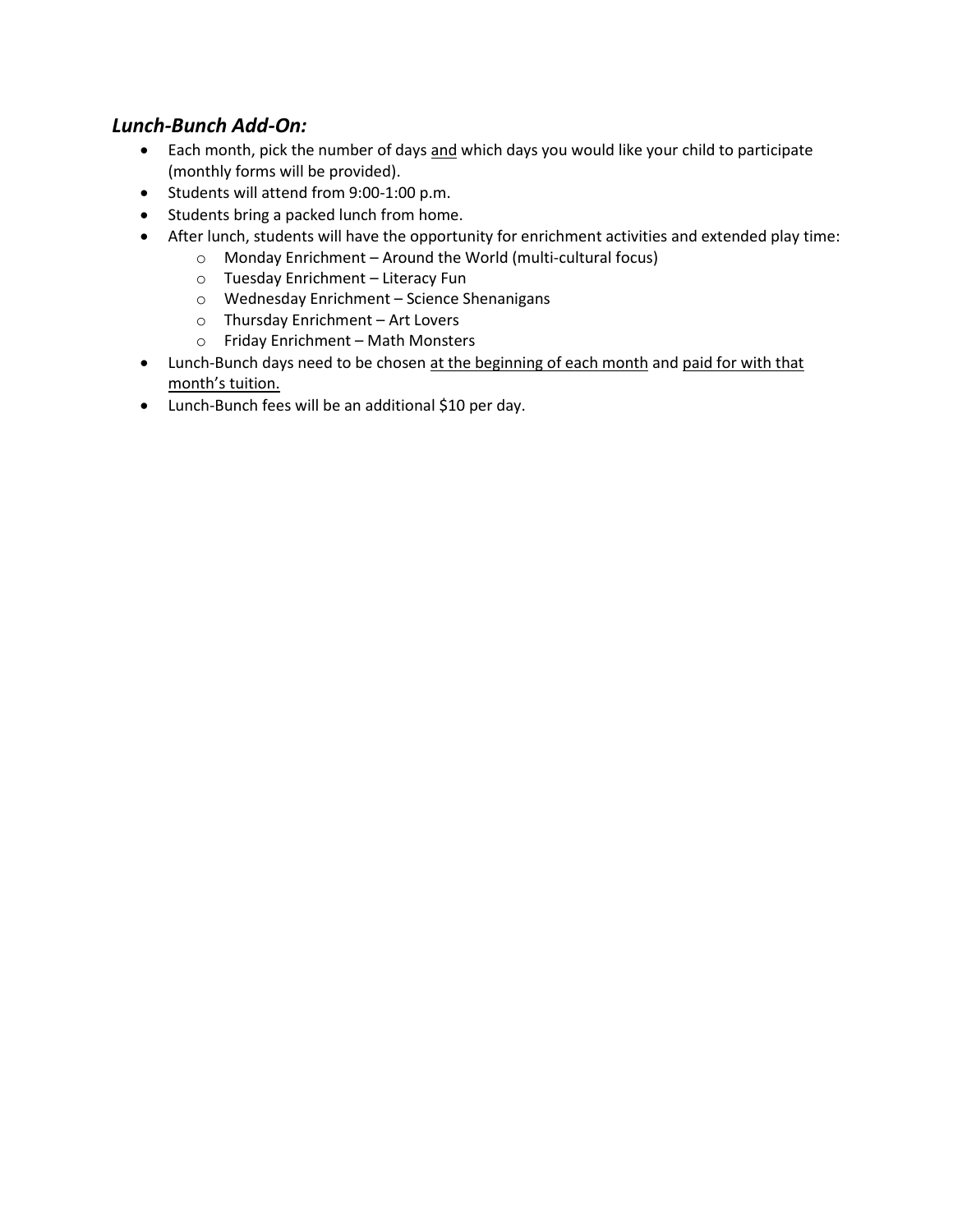## *2022-2023 Enrollment Options and Tuition Fees*

# *3-Year-Old Students*

#### *(Students Must Be 3-Years-Old by September 30, 2022)*

| <b>Options</b>             | <b>Days of Week</b>          | <b>Time</b>       | Tuition      |
|----------------------------|------------------------------|-------------------|--------------|
| Option A - (2 days)        | Tuesday, Thursday            | $9:00-11:45$ a.m. | \$125/month  |
| Option $1A - (2$ days w/   | Tuesday, Thursday            | 9:00-1:00 p.m.    | \$185/month  |
| Lunch-Bunch each T/Th)     |                              |                   |              |
|                            |                              |                   |              |
| Option $B^*$ – (3 days)    | Tuesday, Wednesday, Thursday | $9:00-11:45$ a.m. | \$160/month  |
| Option $1B^*$ – (3 days w/ | Tuesday, Wednesday, Thursday | 9:00-1:00 p.m.    | \$250/month  |
| Lunch-Bunch TWTh)          |                              |                   |              |
| *if space is available     |                              |                   |              |
| Lunch-Bunch Add-On         | Sign-up each month           | 11:45-1:00 p.m.   | \$10 per day |

### *Option A:*

- Students attend weekly on Tuesdays and Thursdays.
- Students attend from 9:00-11:45 a.m.
- Tuition fees will be \$125 per month (NON-REFUNDABLE).

### *Option 1A:*

- Students attend weekly on Tuesdays, and Thursdays, and stay for Lunch-Bunch at a discounted rate, each day they attend preschool.
- Students attend from 9:00-1:00 p.m.
- Tuition fees will be \$185 per month (NON-REFUNDABLE).

## *Option B:*

- Students attend weekly on Tuesdays, Wednesdays, and Thursdays.
- Students attend from 9:00-11:45 a.m.
- Tuition Fees will be \$160 per month (NON-REFUNDABLE).

### *Option 1B:*

- Students attend weekly on Tuesdays, Wednesdays, and Thursdays, and stay for Lunch-Bunch at a discounted rate, each day they attend preschool.
- Students attend from 9:00-1:00 p.m.
- Tuition fees will be \$250 per month (NON-REFUNDABLE).